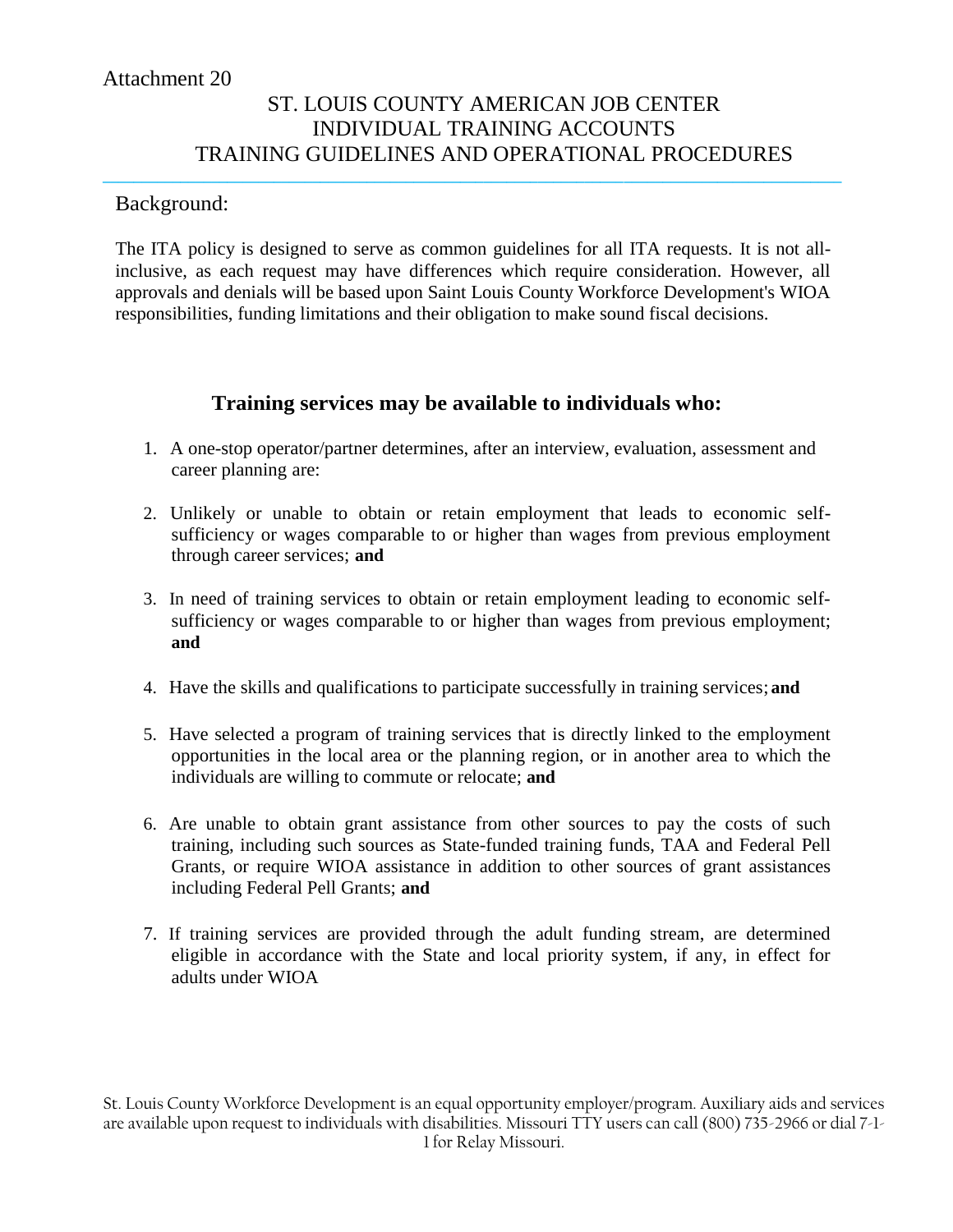# ST. LOUIS COUNTY AMERICAN JOB CENTER INDIVIDUAL TRAINING ACCOUNTS TRAINING GUIDELINES AND OPERATIONAL PROCEDURES

## **Examples of Interview, Evaluation, Assessment and Career Planning**

 $\triangleright$  Interview:

Customer meets with Skills Team member to evaluate training and career goals

 $\triangleright$  Evaluation:

Evaluation conducted by ITA committee that determines if the training program/institution is appropriate for the customer (i.e. cost, certifications, location)

 $\triangleright$  Assessments:

Workkeys Talify

 $\triangleright$  Career Planning:

Review Labor Market Information Determine viable and attainable Short and Long Term Goals Research Employers in relation to Training Develop a Career Pathway based on high growth and high demand Sector Strategies

## **The following qualifications are also placed on the use of ITA's:**

Except as provided for below, provision of ITAs shall be limited to individuals who:

- Are planning to attend training at a training/educational institution and the program is approved by the Eligible Training Provider System (ETPS) **and** is in the Standard Metropolitan Statistical Area\*\* (SMSA) or the State of Missouri.
- Funding may be limited to assist with courses leading to certifications, licensure or credentialing in existing career or occupational areas.
- Are successfully completing educational programs at a college or university and require assistance to complete an Associate degree.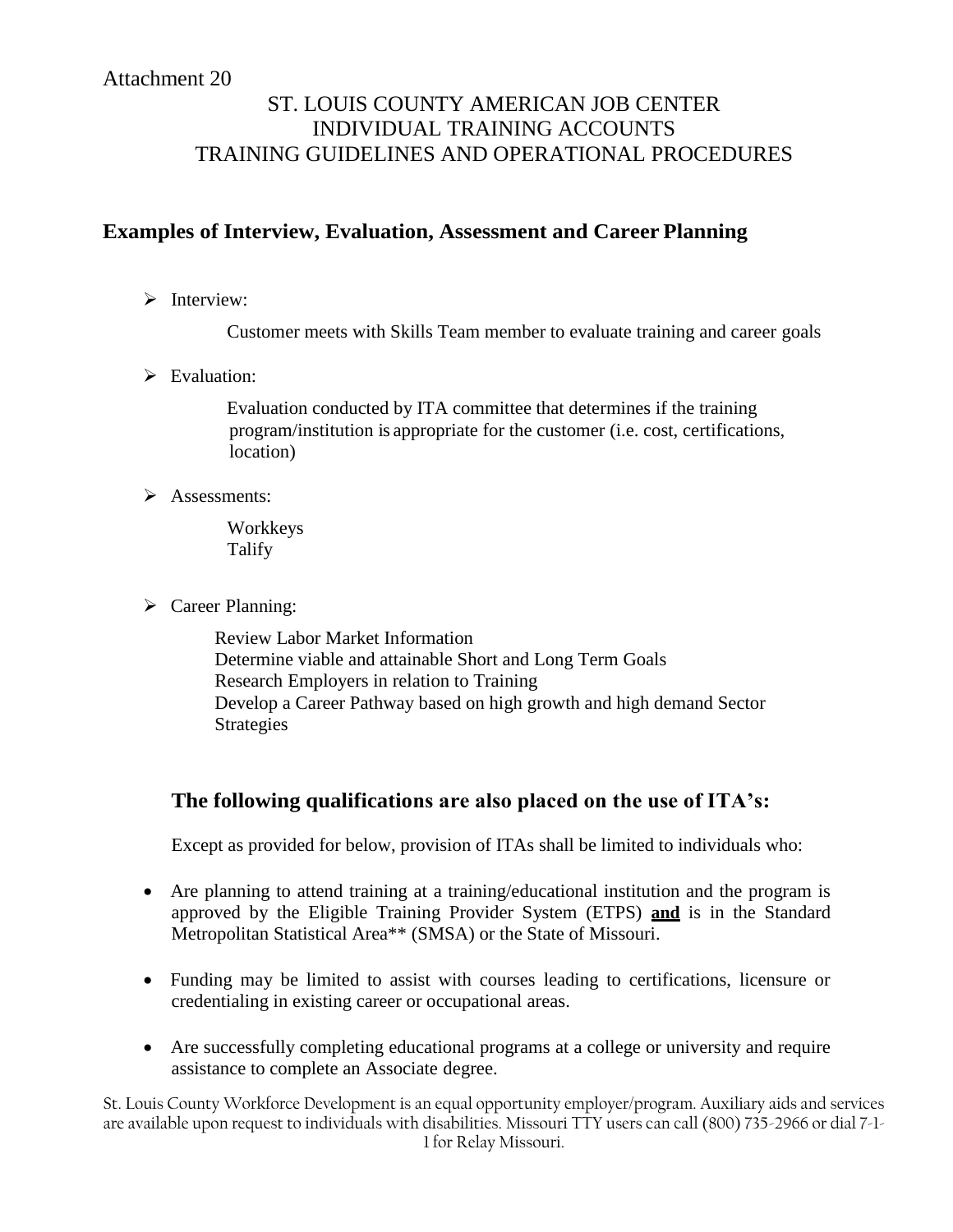# ST. LOUIS COUNTY AMERICAN JOB CENTER INDIVIDUAL TRAINING ACCOUNTS TRAINING GUIDELINES AND OPERATIONAL PROCEDURES

 Are successfully completing educational programs at a college or university and require assistance to complete the final 65 credit hours toward a Bachelor's degree.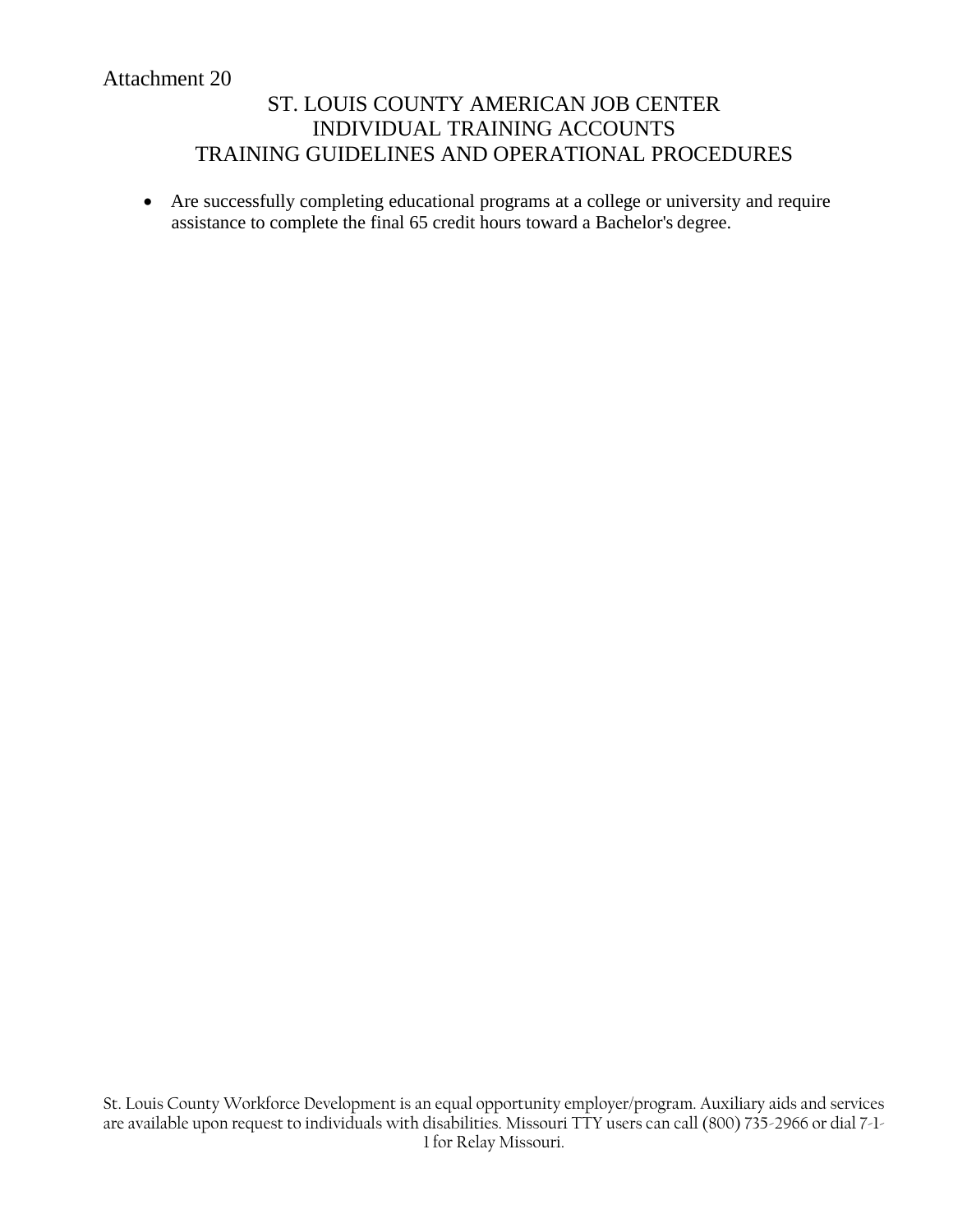Training services may be provided to an individual who otherwise meets these requirements while an application for a Federal Pell Grant is pending.

## **Additional ITA Guidelines:**

- 1. WIOA ITA funding is meant to be used after other sources of funding have been utilized. Therefore, all customers who are considered for training must contact the financial aid office of the training institution to explore funding options prior to requesting WIOA funding and this must be documented by the case manager.
- 2. ITA funding will not be approved for training that begins prior to ITA Committee approval or authorization NO EXCEPTIONS.
- 3. The amount of ITAs shall not exceed \$10,000 PER CUSTOMER. Once the Regional limit for ITA funding has been provided, customers are not eligible for additional funding for a **two-year period.** The two-year period commences with the date the Regional limit is met; and will include ITA funding received from other workforce regions or US-DOL funding where applicable. The \$10,000 limit may be increased with prior approval from the Division Director in writing.
- 4. Once training is complete, customers must be offered the option of Follow Up services for 12 months.
- 5. Training for a Master's degree will not be approved and customers that have a Master's Degree will not be approved.
- 6. Training for a PhD will not be approved.

Any training plan will be subject to funding de-obligation if a customer fails a portion of training or receives a failing grade. The customer will bear the cost of repeating the course or portion of training and must retake and pass the required course work at the next available opportunity before any additional ITA funds will be provided.

All class withdrawals that result in less than 100% reimbursement to Saint Louis County will be regarded as failing or unsatisfactory. As a result, future semesters will not be funded. The customer will bear the cost of repeating the course or portion of training and must retake and pass the required course work before additional funding will be considered.

The customer must maintain satisfactory progress toward their training goal. Satisfactory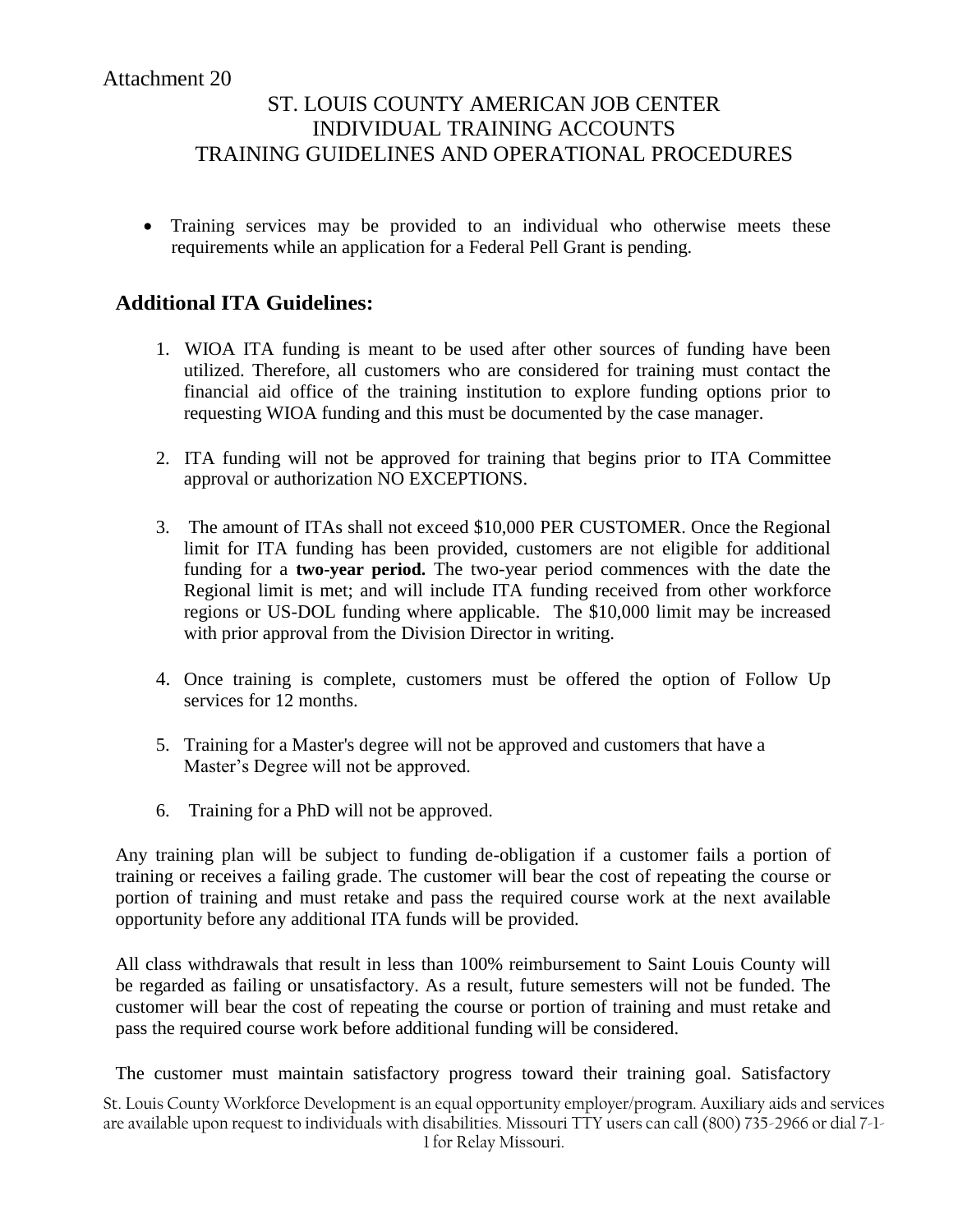progress and/or successfully completing is defined as: 2.0 grade level in college or university degree programs and other training programs that provide grade level evaluations. For selfpaced, modular, clock-hour training programs, satisfactory progress or successfully completing will be based on milestones addressed in terms of measurable skills attainment and proficiency described in the training curriculum and Individual Employment Plan.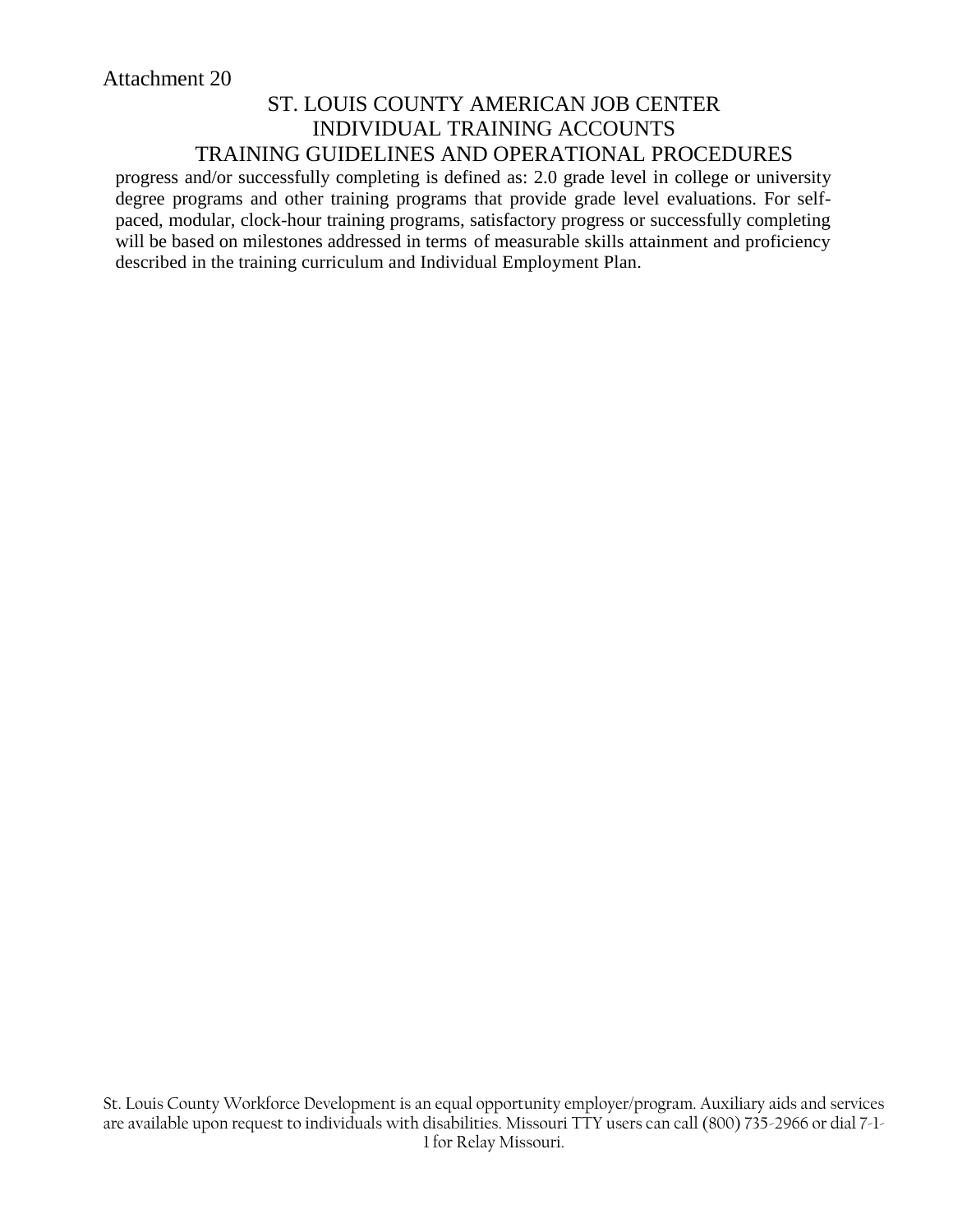# ST. LOUIS COUNTY AMERICAN JOB CENTER INDIVIDUAL TRAINING ACCOUNTS TRAINING GUIDELINES AND OPERATIONAL PROCEDURES

*Distance and Online training programs: May be approved on a case by case basis when the degree or certificate attained at the conclusion of the training program is equivalent to what the customer would have received if they had attended training in a traditional classroom setting.*

#### **ITA Steps:**

#### **Before Training Activities:**

1. Customers should participate in facilitated job search activities with American Job Center staff. These activities will be in addition to the customers' individual job search efforts. Such activities will include consultation with staff, job development services, recruitment events, job readiness training and other job search activities. These services and activities must be documented in the State MIS. Staff should fully explore and describe what the customer has done to find work.

2. Customers **must** take the Workkeys assessment. The results of which will be used to determine if the customer's skill levels demonstrate the likelihood of success in the career area and/or training. The attainment of at least a Bronze Workkeys level is required for ITA funding. If a skill gap(s) is/are indicated, customers must participate in remediation services offered through the American Job Center. After remediation, customers may retake the Workkeys with the goal of achieving at least a Bronze level. The region will accept scores achieved within the last 5 calendar years. *For Special Projects per DOLIR and DHEWD, the Workkeys requirements may be adjusted to coincide with the Special Project program model and parameters. Special Project program model and parameter adjustments must be first approved by the Division Director.*

3. The customer has researched their career/training choice. Research methods may include: Informational interviews with employers regarding entry level wage, income potential, entry level skills, skills required to advance, the need for classroom training prior to employment. The customer must be able to confirm this research with the Skills Team member and the Skills Team member must document this in the State MIS.

4. The customer in conjunction with staff have found one or more job opening(s) that requires the skills/knowledge/certification/credential to be earned through the requested training. The job opening documentation must be included with the ITA request. The job opening must be within the last 30 calendar days and it must be documented in the State MIS.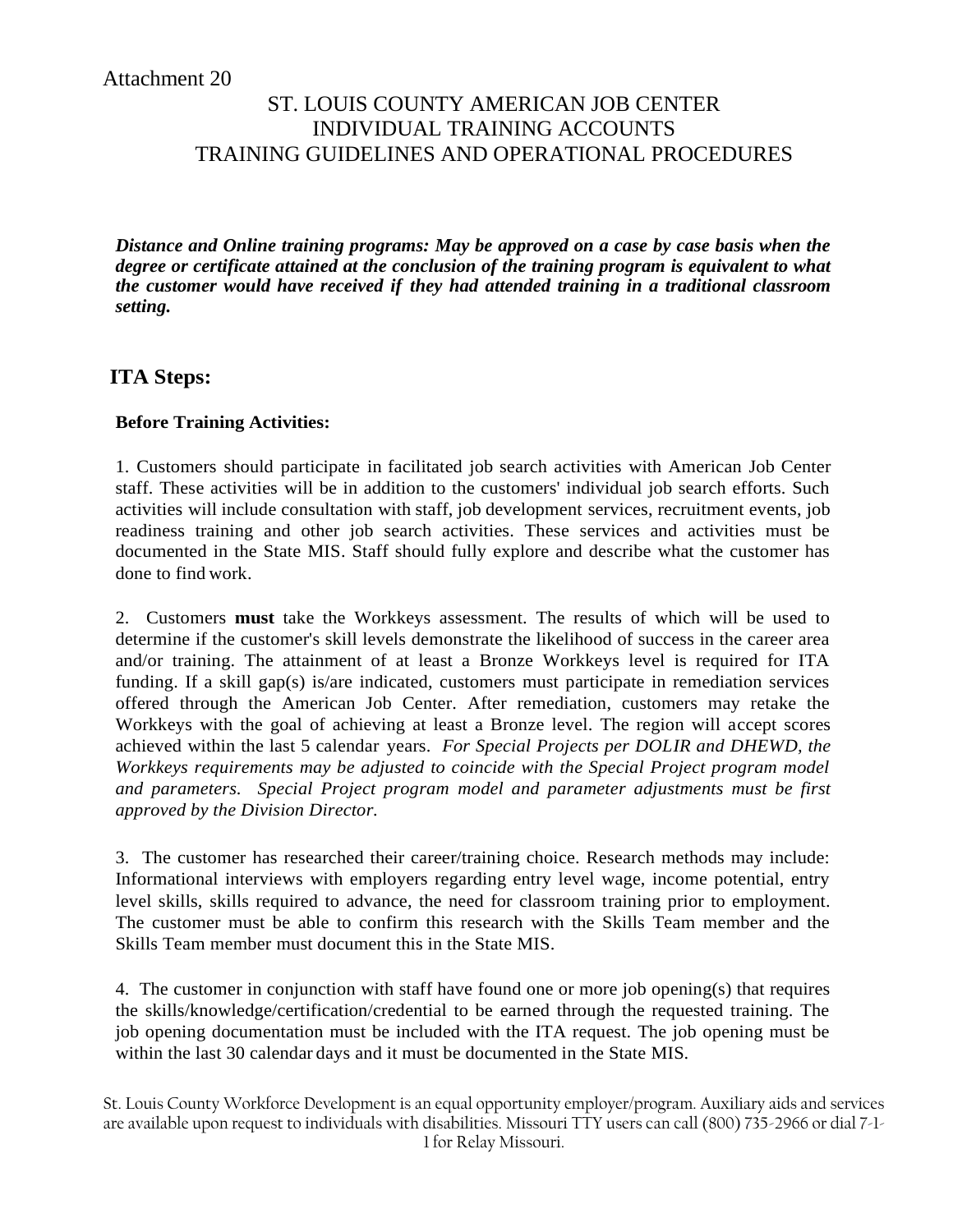5. The customer has submitted a hire letter from potential Employer that substantiates customers need for training. The hire letter must include: starting salary, pay increase increments (if applicable, hours to be worked, location, and hire date.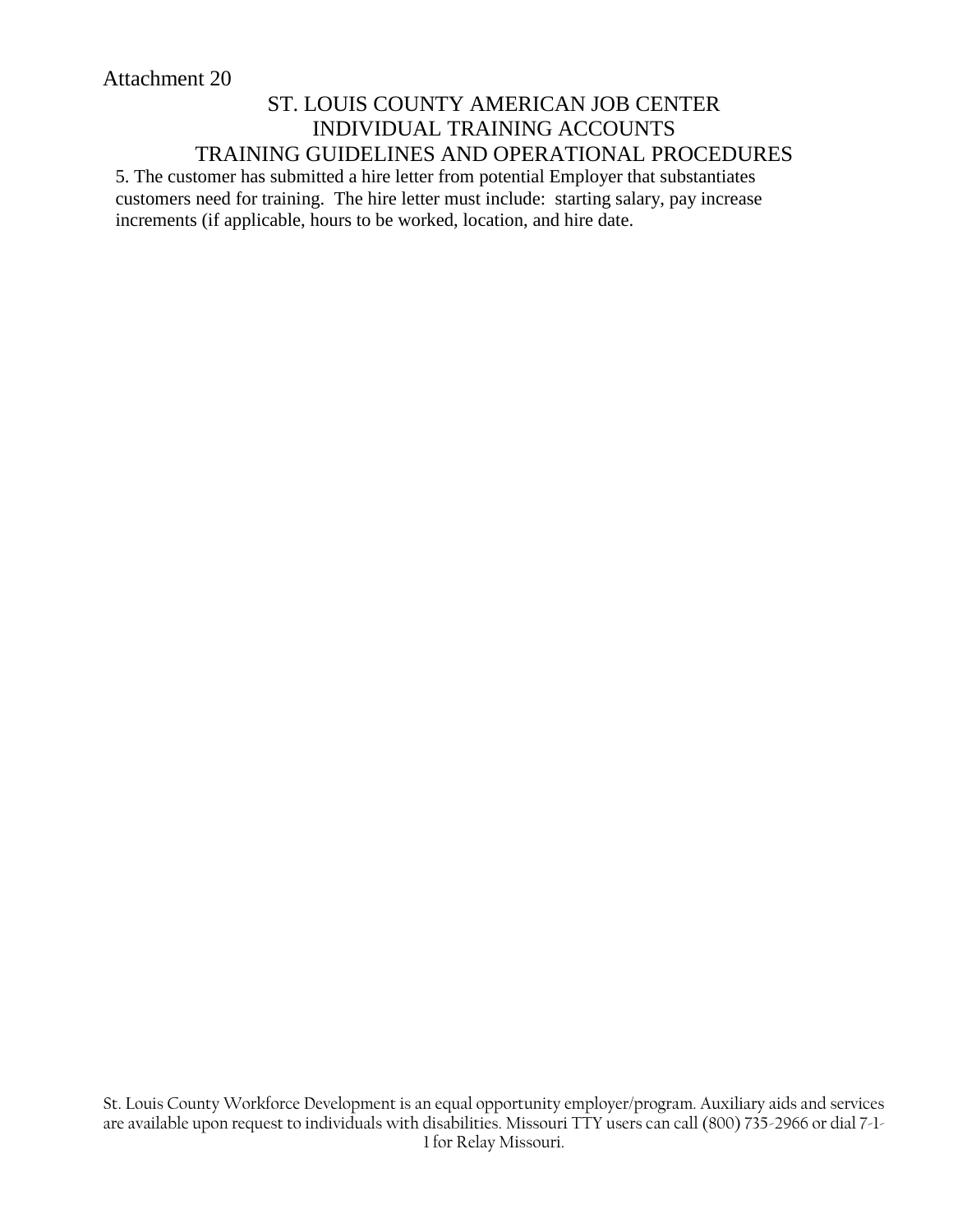# ST. LOUIS COUNTY AMERICAN JOB CENTER INDIVIDUAL TRAINING ACCOUNTS TRAINING GUIDELINES AND OPERATIONAL PROCEDURES

6. Local MERIC labor market information reflects that the occupation is a high growth or a high demand (MERIC grade B or higher) occupation or industry; **or** an O\*NET Bright Outlook occupation.

7. The customer has considered more than one school that offers the training of choice. The customer is expected to compare the cost of education, training materials and learning objectives of various schools prior to the ITA request. The case manager must document the completion of this step in the State MIS.

8. Participate in a consultation meeting with Skills team staff to review the projected cost of training using FinAid: [http://www.finaid.org/calculators/loanpayments.phtml.](http://www.finaid.org/calculators/loanpayments.phtml)

9. Participate in industry specific assessments, back ground checks, and health/wellness assessments as deemed appropriate by St. Louis County Workforce Development Board staff.

#### **NOTE: The above activities and services must be reflected in the customer's case notes and IEP/ISS in the State MIS.**

#### **American Job Center Staff Responsibilities:**

#### A. Explore/Discuss Training Decision:

- Why this training, area-work history, education, skills, interest/aptitudes must be assessed and documented in the State MIS.
- What schools have they considered; reasonableness of cost, effectiveness of training agency, and other options must be documented in the State MIS.
- How will they support themselves; VI benefits, work part-time, public/family assistance, what supportive services may be needed, this information must be documented in State MIS.
- How will this training improve their ability to compete for jobs and does it start them on a career path.
- Are there any current job openings that require this skill/credential/knowledge; this information must be documented in the State MIS.
- B. Career Assessment:
	- Review/document assessment results achieved for career area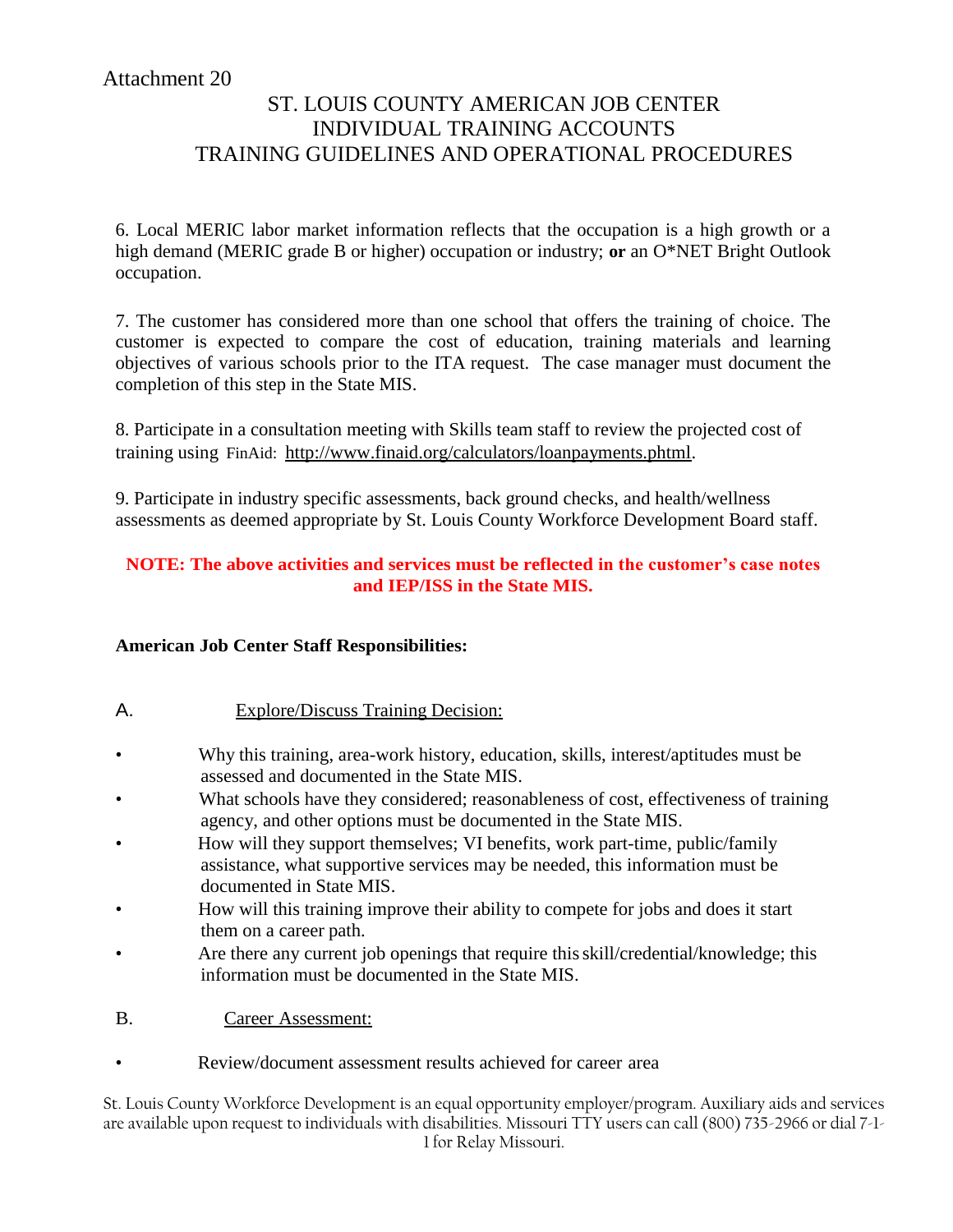# ST. LOUIS COUNTY AMERICAN JOB CENTER INDIVIDUAL TRAINING ACCOUNTS

TRAINING GUIDELINES AND OPERATIONAL PROCEDURES

- Conduct industry specific assessments and screenings
- Print current job openings that require the anticipated skill set/knowledge/credential
- Conduct background checks for truck driving, CNA etc....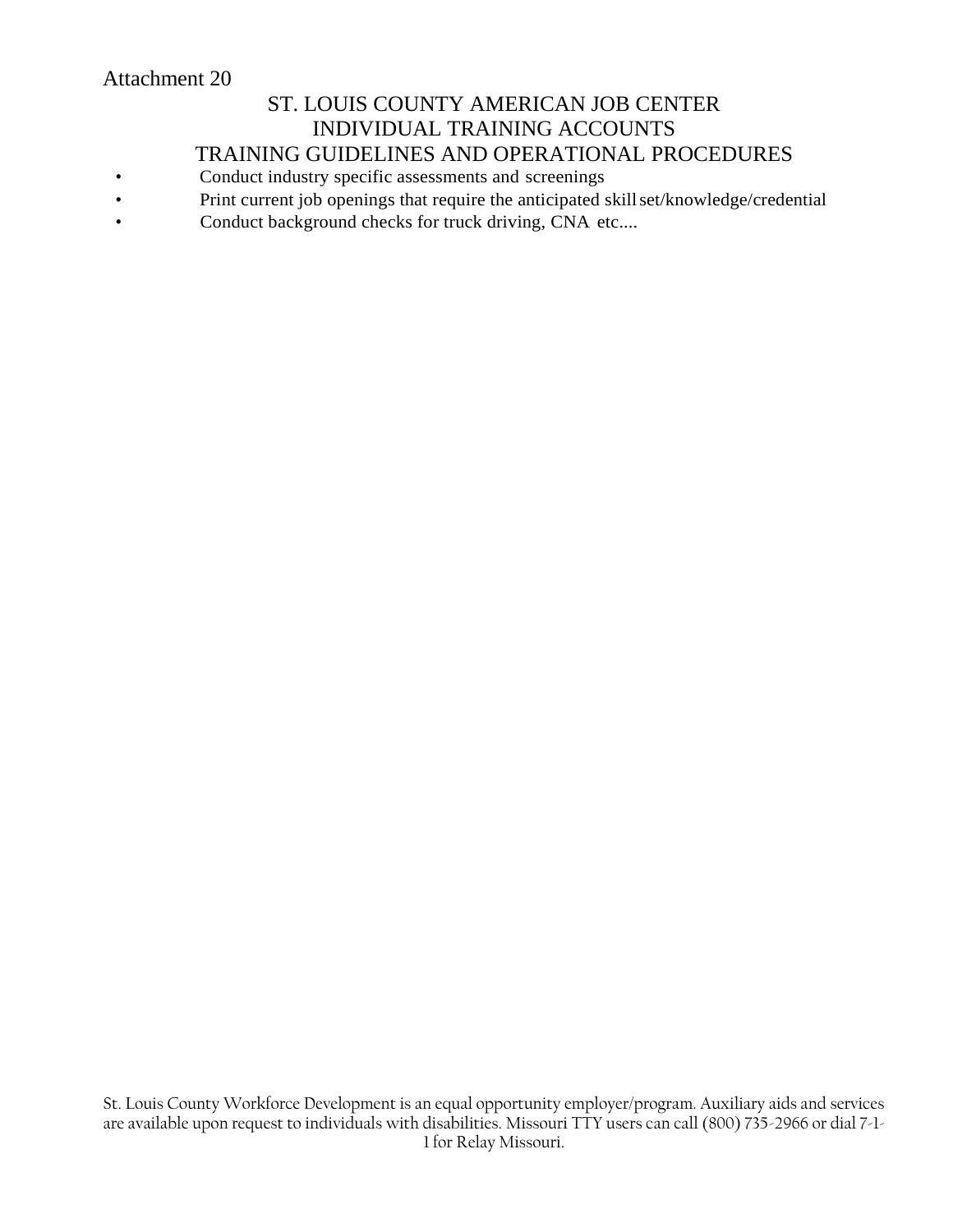# ST. LOUIS COUNTY AMERICAN JOB CENTER INDIVIDUAL TRAINING ACCOUNTS TRAINING GUIDELINES AND OPERATIONAL PROCEDURES

#### C. Site Selection & Funding:

- ITAs can only be used for approved institutions that have a current contract with both Office of Workforce Development (ETPS) and Saint Louis County
- Request school's assessment results
- Make application for financial aid (Pell Grant) can be made online and document this step in the State MIS
- Must verify that customer has made application prior to authorizing ITA and it must be documented in the State MIS
- Funding to all institutions will be made in increments set forth by the ITA Review Committeee
- D. Review Training Curriculum and Cost:
- Curriculum outline should include all courses/activities needed to complete training and identify credential to be obtained
- Verify begin and end dates of each class/training
- Verify total cost (tuition, supplies, books and fees)
- Obtain transcripts of past classes if applicable, analyze transcripts to determine status and progress towards completion

#### E. Complete training plan and Customer Agreement Form:

- Plan must detail which classes will be taken on a semester-by-semester basis or areas/skills included in the training program
- What credential will be obtained (degree, license, diploma etc.) and is it portable
- Duration of training period (# of weeks, months and orsemesters)
- Training cost and WIOA/ITA amount to be authorized
- State the career or position that will be sought upon training completion; sign jointly
- Discuss customer agreement; sign jointly
- Secure a sign release of information and require the school to maintain a signed release to provide American Job Career Center staff with needed information (progress, completion, grades, placement, financial aid)

#### F. Complete Training Eligibility Checklist and ITA Transmittal:

St. Louis County Workforce Development is an equal opportunity employer/program. Auxiliary aids and services are available upon request to individuals with disabilities. Missouri TTY users can call (800) 735-2966 or dial 7-1- 1 for Relay Missouri. Submit the Skills Team member and client synapsis eligibility checklist, ITA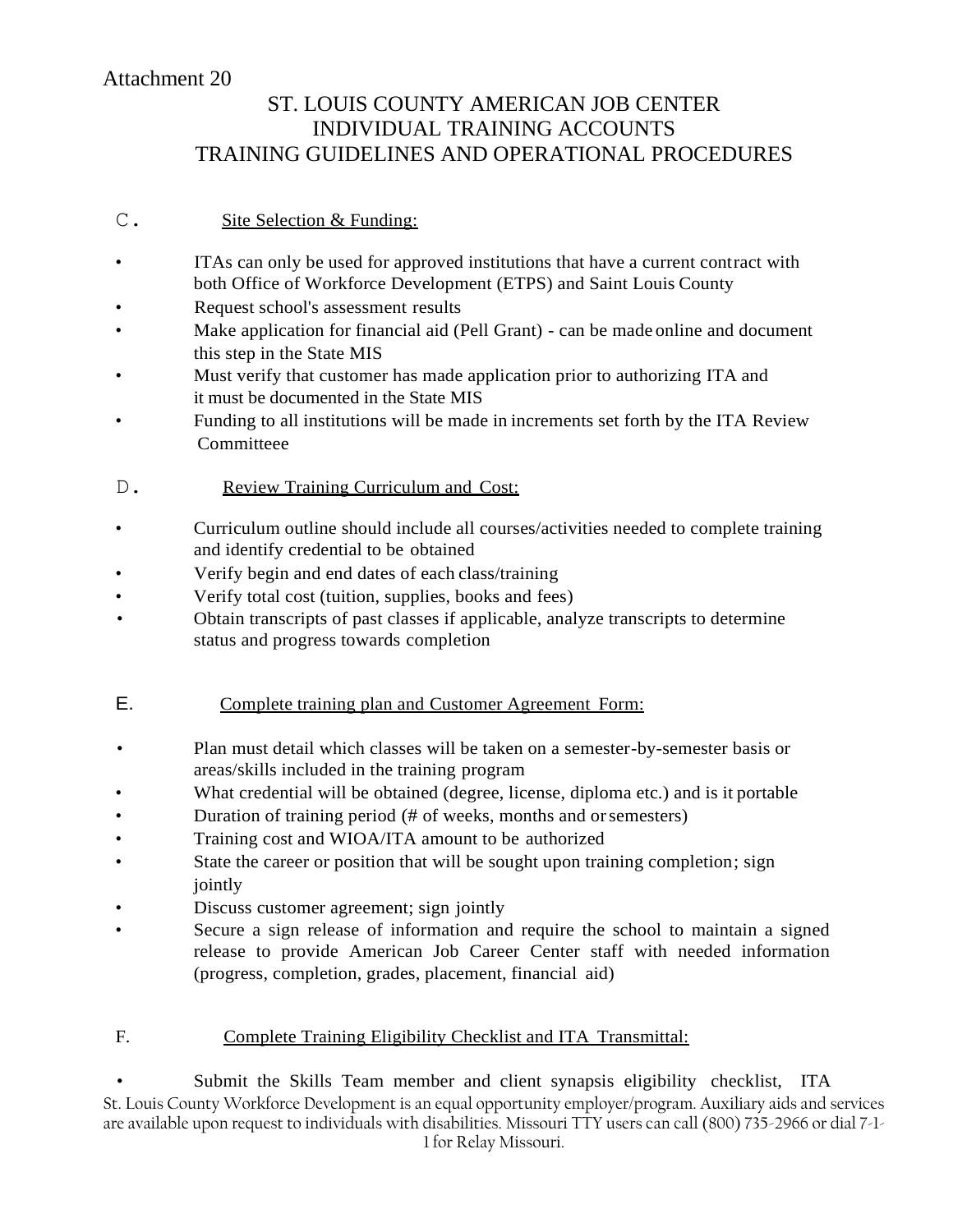transmittal, and all other documents described above to St. Louis County Workforce Development Monitor for eligibility review and submission.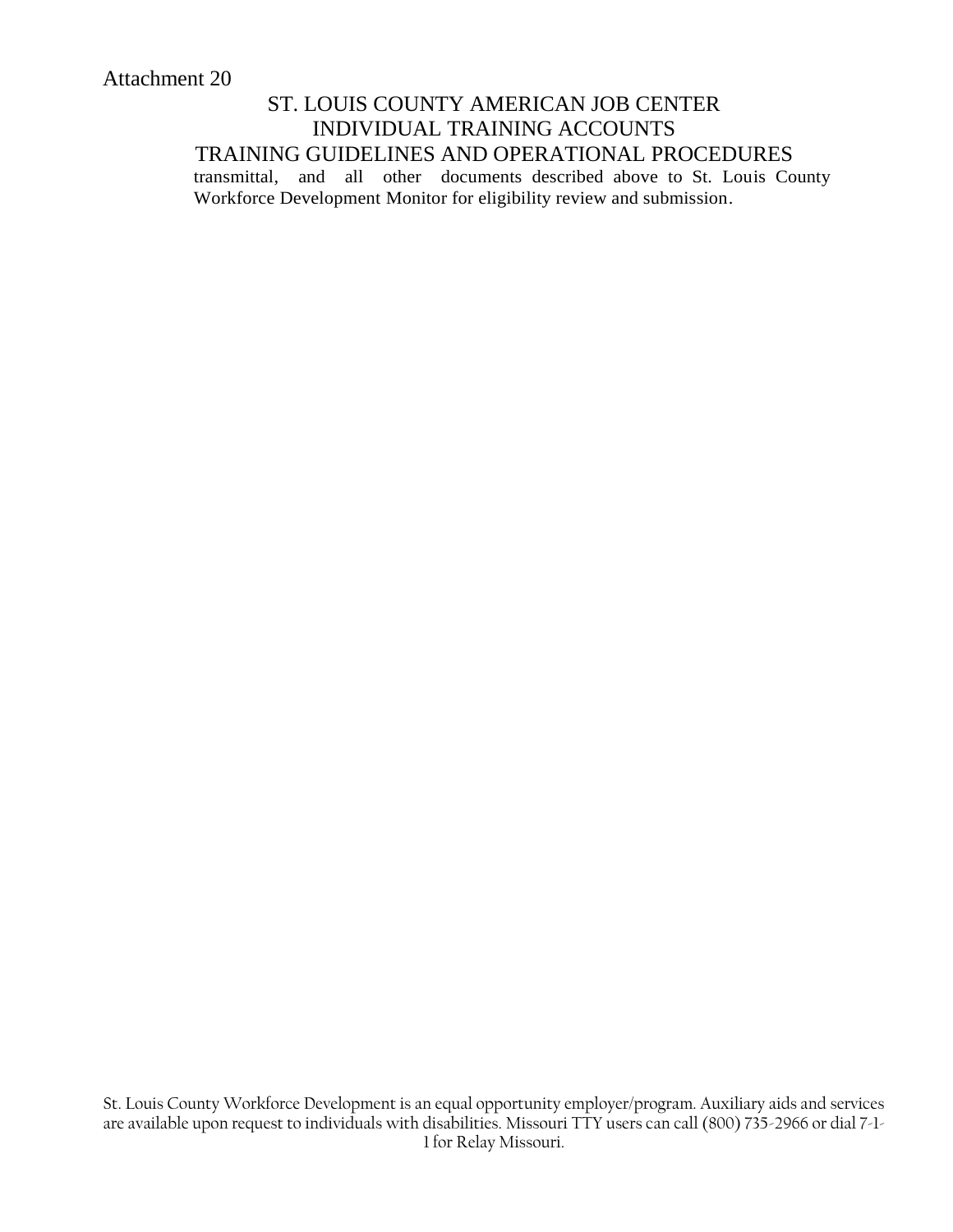# ST. LOUIS COUNTY AMERICAN JOB CENTER INDIVIDUAL TRAINING ACCOUNTS TRAINING GUIDELINES AND OPERATIONAL PROCEDURES

## **State MIS and Record Maintenance Requirements:**

- Employment Plan page/ Training Program information completed
	- Employment Plan page/ Progress Evaluation monthly update notes
- IEP updated as needed/required
- Case note needed for the delivery of additional services
- Case note all contacts with customer and school
- Class grades/attendance verified prior to disbursement of subsequent allocations of Tuition/ITA funds
- Maintain ITA Financial Tracking log
- Skills Gains Questionnaire
- Skills Gain Progress Report
- Case note information pertaining to customer's employability
- Document training completion, close 300/314 service, and enter the type of credential obtained on the Closure Tab
- Refer customer to Job placement team services before graduation
- Document employment and whether it is training related under Closure Tab

## **V. Other Training Related Items:**

Attendance Policy: Participants authorized for ITA funding are expected to attend all regularly scheduled classes/training hours.

Participants are expected to regularly contact Job Center staff (career advisor/case manager) to advise of progress and to report any issues or interruption in training. WIOA participants may be put on probation after missing more than 10% of the total training hours/classes. Participants will be given written notice of their probationary status and be asked to sign a status acknowledgement, if any absences occur after the probation, the customer may be terminated and ITA funding ended. Participants experiencing personal issues must notify career center staff and their school immediately to discuss the possibility of a leave of absence (LOA) from training.

If LOA is granted, the customer will be responsible for any additional cost associated with training or repeated course work-for any reason. The customer must provide American Job Center staff with verification from the school regarding the approval of the LOA, begin date, end date and new training completion date.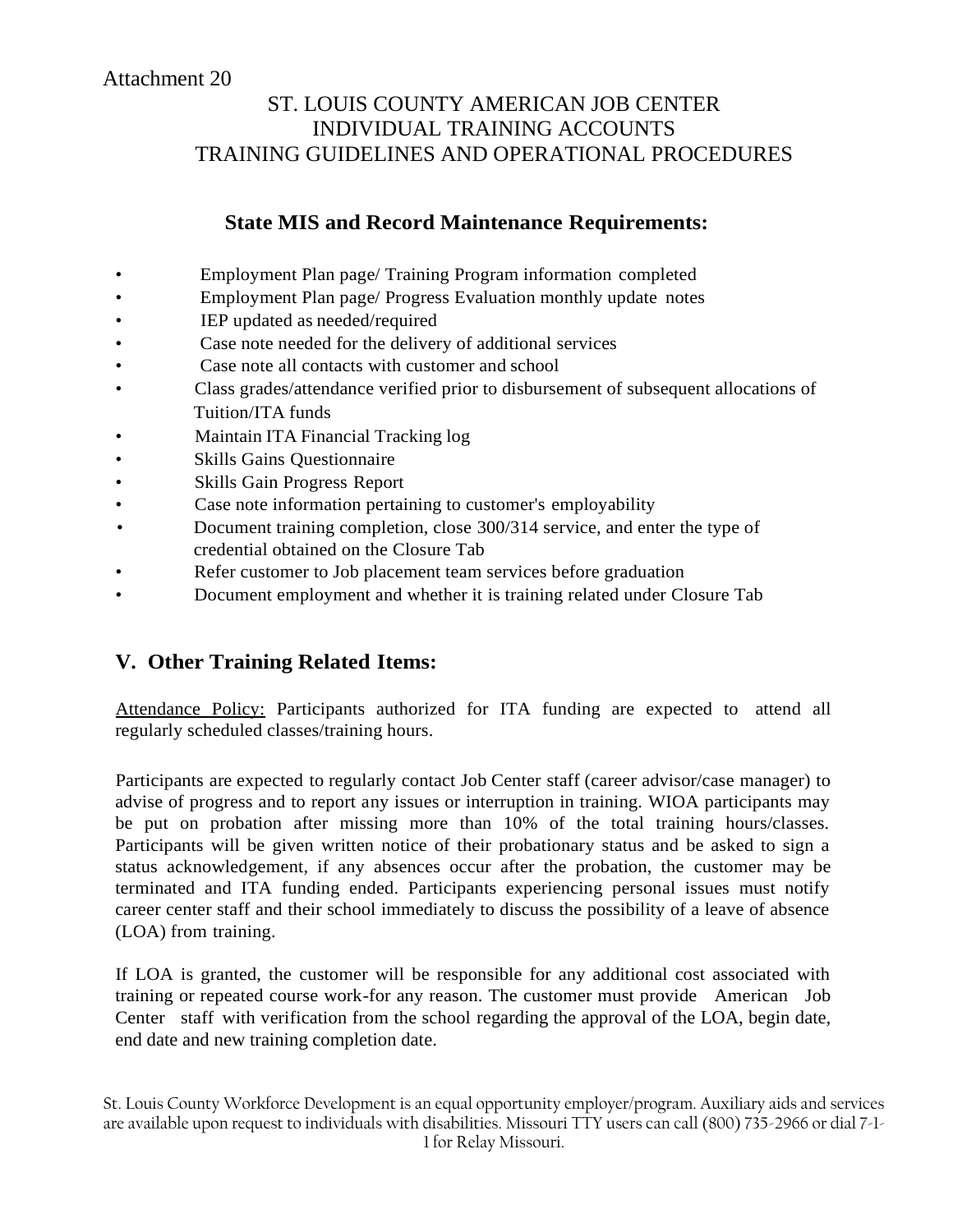Monitoring Progress: Skills team staff will regularly monitor the participant's progress to ensure training is being provided and progressing as planned. Skills team staff must engage the customer during training and not rely solely on contact with the school. Contact should occur at minimum, on a two-week basis. ITA participants are also asked to contact their case manager if they encounter problems of any kind.

**Criteria for School Approval:** Training sites must be approved by OWD - Eligible Training Provider System (ETPS) to be considered a viable occupational and training services provider for WIOA ITA funding. The approved training sites are can be found at https://jobs.mo.gov/jobseeker/missouri-eligible-training-provider-system.

St. Louis County Local Workforce Development Area will then consider the following criteria when approving ITA participants request for funding to attend schools and their programs.

- 1. Training related job placement of past graduates as verified by American Job Center Staff
- 2. Employment retention rates of past graduates as verified by American Job Center Staff
- 3. Must have had at least one full size graduating class
- 4. The completion rate-based on class size at the beginning of training
- 5. The pass/fail rate if applicable for certification or Licensure
- 6. The school's cooperation with American Job Center staff-share information regarding the receipt of PELL grants, loans and other financial assistance; attendance, progress and grades.
- 7. The anticipated average wage at placement versus the cost of attendance including tuition, supplies and fees must make the training financially viable

Reverse Referrals: All applicants must go through the American Job Center assessments, activities and services as detailed above.

Schools may refer individuals for American Job Center assistance with the understanding that enrollment at their site, or any other school is not guaranteed. All individuals assessed to be in need of training will be referred to all schools in the area to ensure they make an informed decision.

Job Search and Other Job Center Services: Participants are required to participate in American Job Center services to secure employment upon completion of training. Staff should encourage customers to come into the Center **during** training. There are many other workshops, networking events and employer lead activities that customers can attend while in training. ITA customers are to contact Job Center staff to organize their job search and schedule sessions for the following services when training is completed: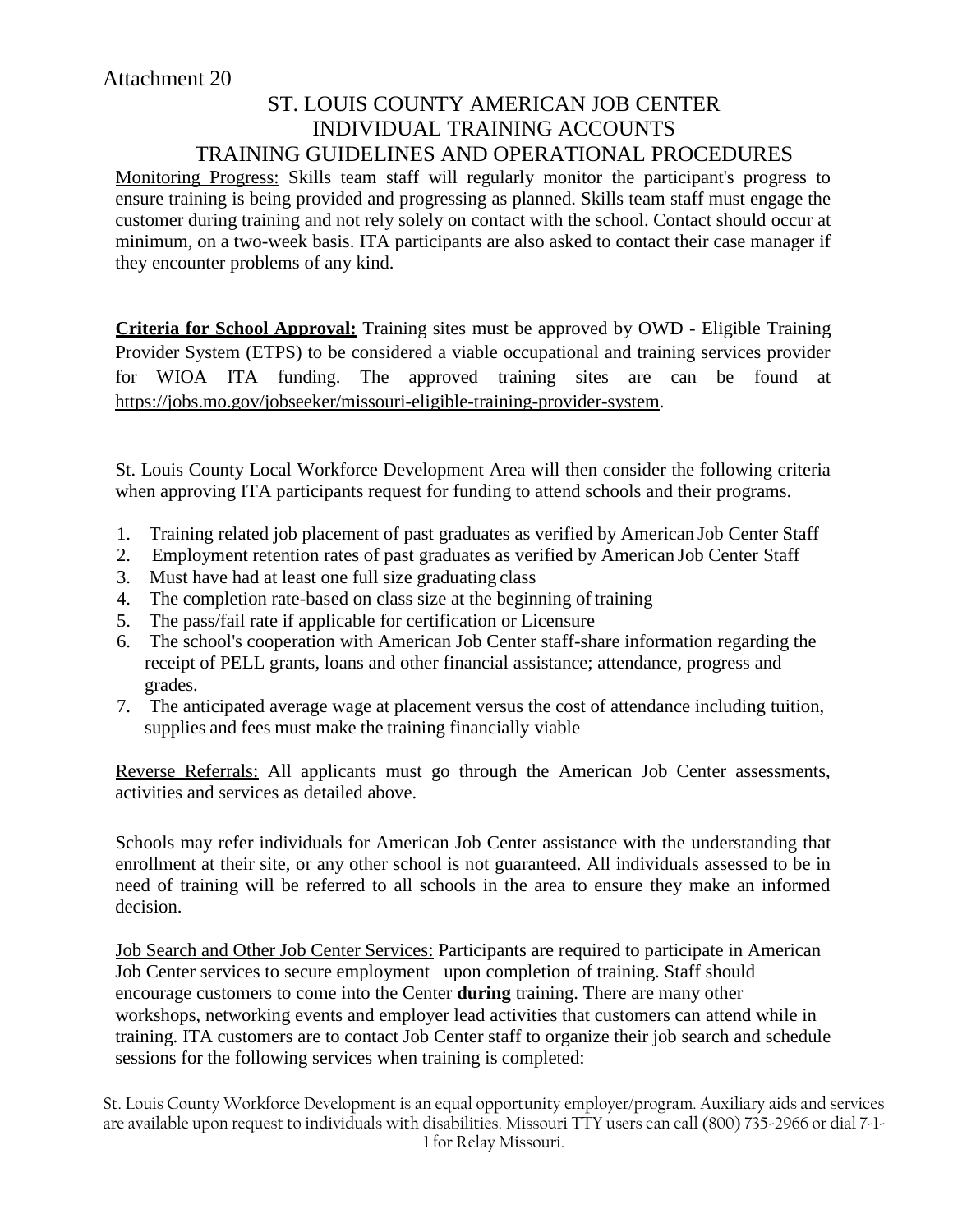# ST. LOUIS COUNTY AMERICAN JOB CENTER INDIVIDUAL TRAINING ACCOUNTS TRAINING GUIDELINES AND OPERATIONAL PROCEDURES

- 1. Recruitment events
- 2. And other Skills/Job Getting Team services

Staff must encourage customers to keep in touch with the American Job Center, update their contact information, maintain a "Job search only" e-mail address and contact phone number also explore the customer's online profiles and presence for job search purposes.

**NOTE: Please be advised that this document outlines criteria for classroom/occupations skill training and is not all-inclusive and may be revised or updated at any time without prior notice.**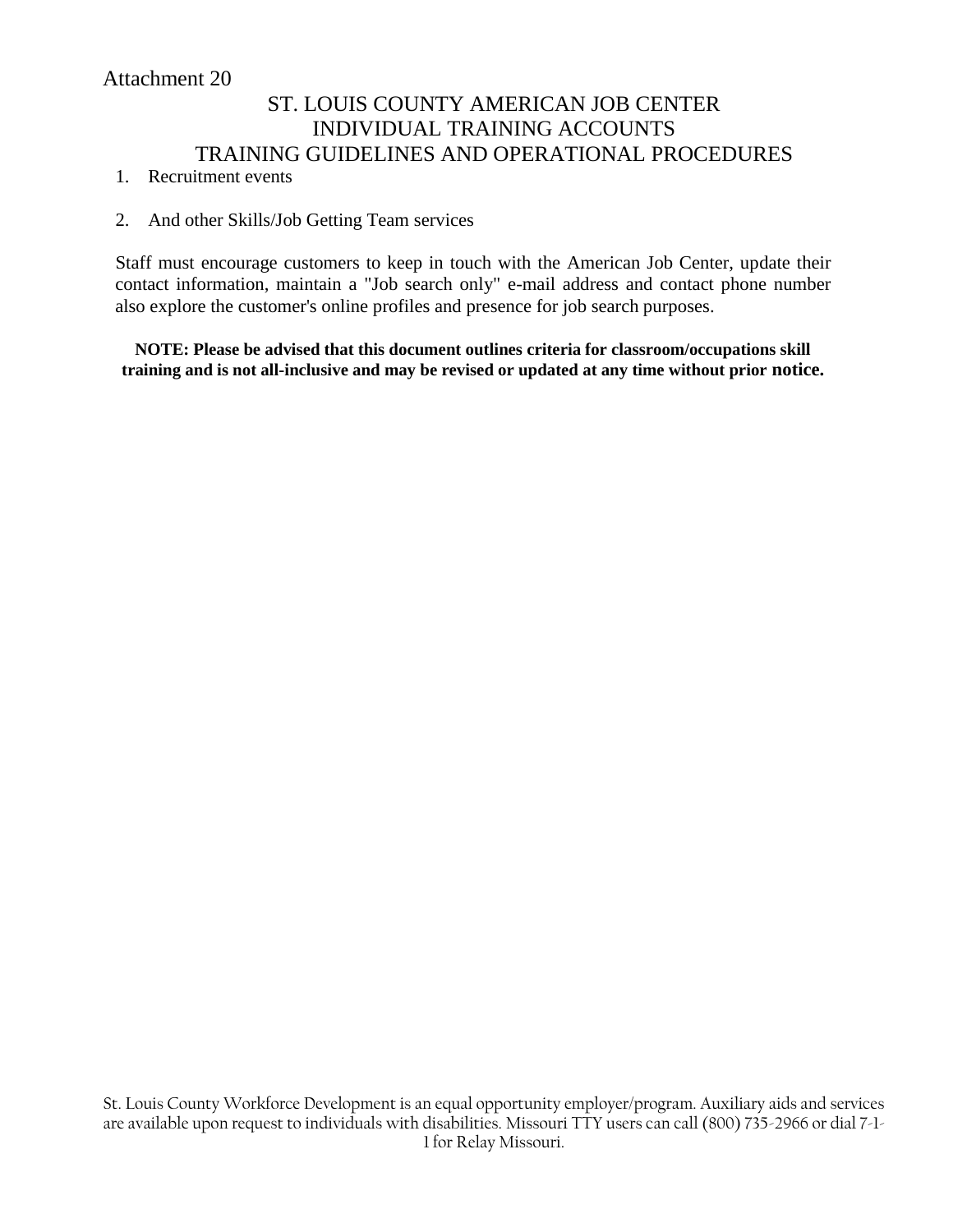# ST. LOUIS COUNTY AMERICAN JOB CENTER INDIVIDUAL TRAINING ACCOUNTS TRAINING GUIDELINES AND OPERATIONAL PROCEDURES

#### **APPEALS**

If a customer's Individual Training Account request is denied by the ITA Committee. The customer may appeal the decision. The appeal must be submitted within **10 business days** of the ITA committee's decision.

The appeal paperwork must be completed by the customer and signed by both the customer and American Job Center Staff member who will submit the appeal. The appeal paperwork along with the original ITA request must be submitted to the Workforce Development Division Director.

The Division Director will review the appeal and add any pertinent information necessary for the Appeals Committee to make a decision.

The Appeals Committee will review the appeal and render a final decision within 10 business days of original submission from the American Job Center Staff member.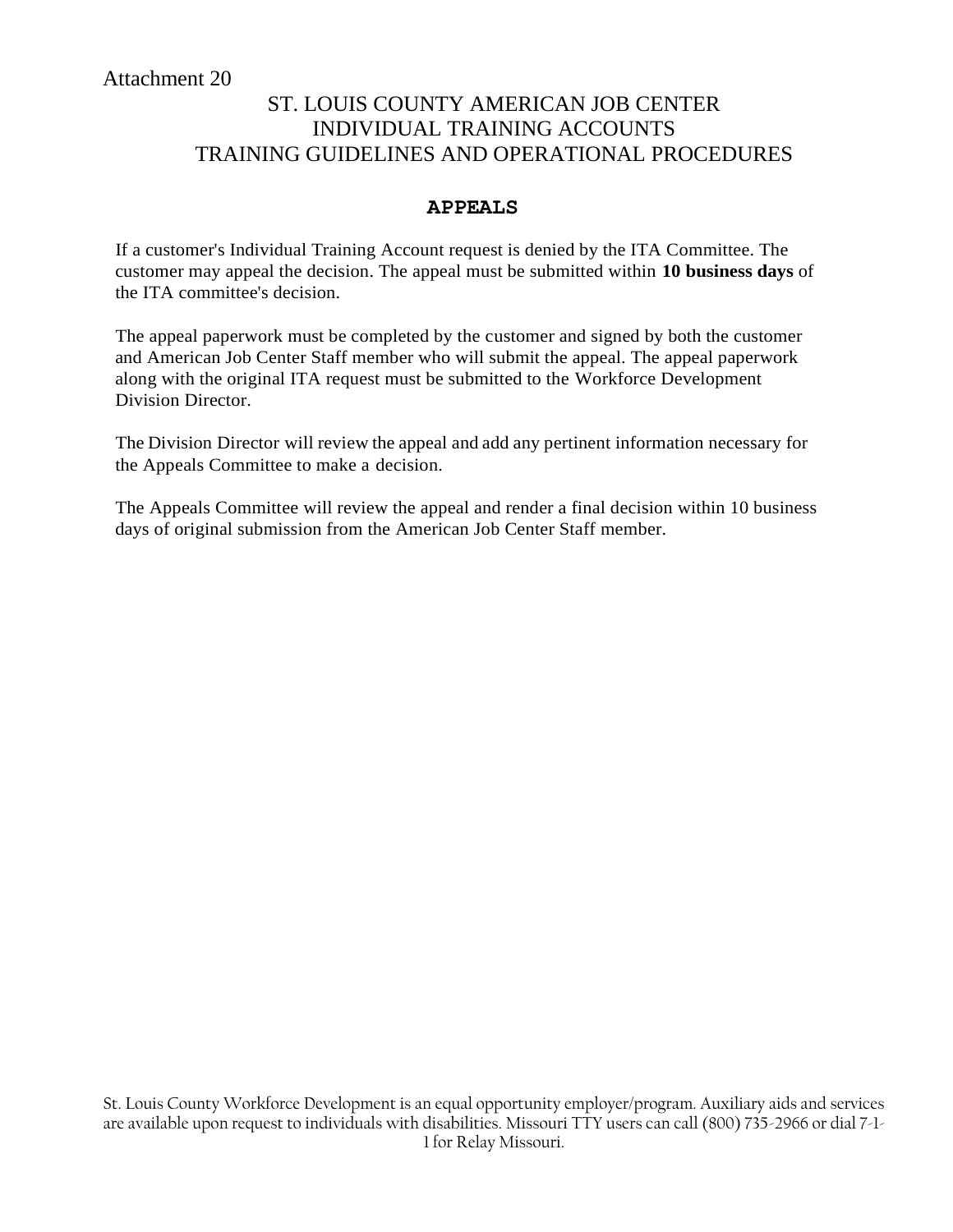# ST. LOUIS COUNTY AMERICAN JOB CENTER INDIVIDUAL TRAINING ACCOUNTS TRAINING GUIDELINES AND OPERATIONAL PROCEDURES

#### **APPEALS FORM**

| Please provide your reason for appealing: |      |
|-------------------------------------------|------|
|                                           |      |
|                                           |      |
|                                           |      |
|                                           |      |
|                                           |      |
|                                           |      |
|                                           |      |
|                                           |      |
|                                           |      |
|                                           |      |
| <b>Customer's Signature</b>               | Date |
|                                           |      |
|                                           |      |
| <b>AJC Staff Signature</b>                | Date |